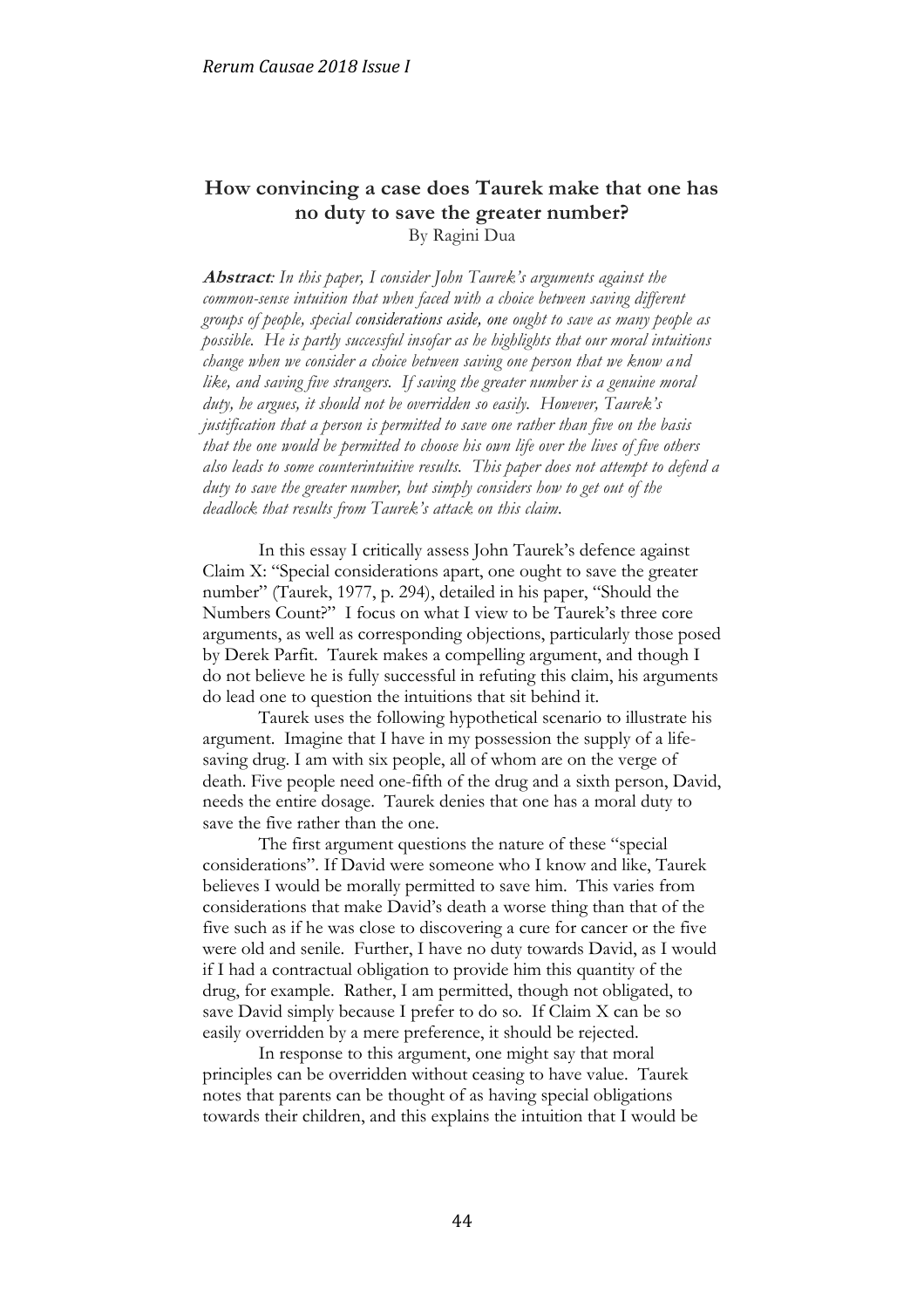morally permitted or perhaps even obligated to save David if he was my son. However, if I had previously entered into contracts with each of the five to give them one-fifth of the drug, I would be obligated to do so and allow my son to die. Perhaps Taurek's response to this would be that although moral principles can be overridden by more stringent moral principles, they should not be overridden by mere preferences. However, if David was a dear friend, for example, I suspect few people would deny that I am permitted to save him, even though I cannot be said to have a strong duty towards him. In the absence of a duty, this too could pose a threat to Claim X.

Parfit's explanation of a preference to save a dear friend is that though contracts may give rise to special obligations which we must carry out "even at heavy cost to ourselves", this "may not be true of saving the lives of strangers" (Parfit, 1978, p. 290), and this explains why we would be permitted to save a loved one. This seems intuitively correct; it is uncontroversial that one would not have a duty to save the lives of strangers if it involves a grave danger, for example.

Parfit seems inclined to refute Taurek's argument by rejecting the claim that we are permitted to save David simply because we know and like him. However Taurek's next argument addresses such a sceptic. Imagine that David owns the drug. It would be inappropriate to try and convince him to give the drug to the five on the grounds that it is a worse thing for five people to die rather than one person. From David's perspective, it is a worse thing if he dies. It is permissible for him to use the drug because "he values his own life more than he values theirs" (Taurek, 1977, p. 300), and in doing so he doesn't violate their rights. Therefore, it must be permissible for me to give David the drug because I value his life more than that of the five. Taurek generalises this principle as follows: "if it would be morally permissible for a person B to choose to spare himself a certain loss, H, instead of sparing person C, a loss H', … then it must be permissible for someone else … to choose to secure the outcome most favourable to B instead of the outcome most favourable to C". (Taurek, 1977, p. 301). He is unfazed by the implication that A would therefore be permitted to choose B's arm over C's life on the basis that B would be permitted in choosing her own arm over C's life. Taurek claims this is the choice he would make if B's welfare was "more important" (Taurek, 1977, p. 302) to him than C's welfare, and does not believe it is unacceptable "unless it is for some reason impermissible for one person to take the same interest in another's welfare as he himself takes in it" (Taurek, 1977, p. 302).

Parfit provides a forceful objection to this argument. In this context, it is perhaps best to interpret "taking the same interest in" as "giving the same priority to". The common view is that one is permitted to give priority (though not absolute priority) to one's own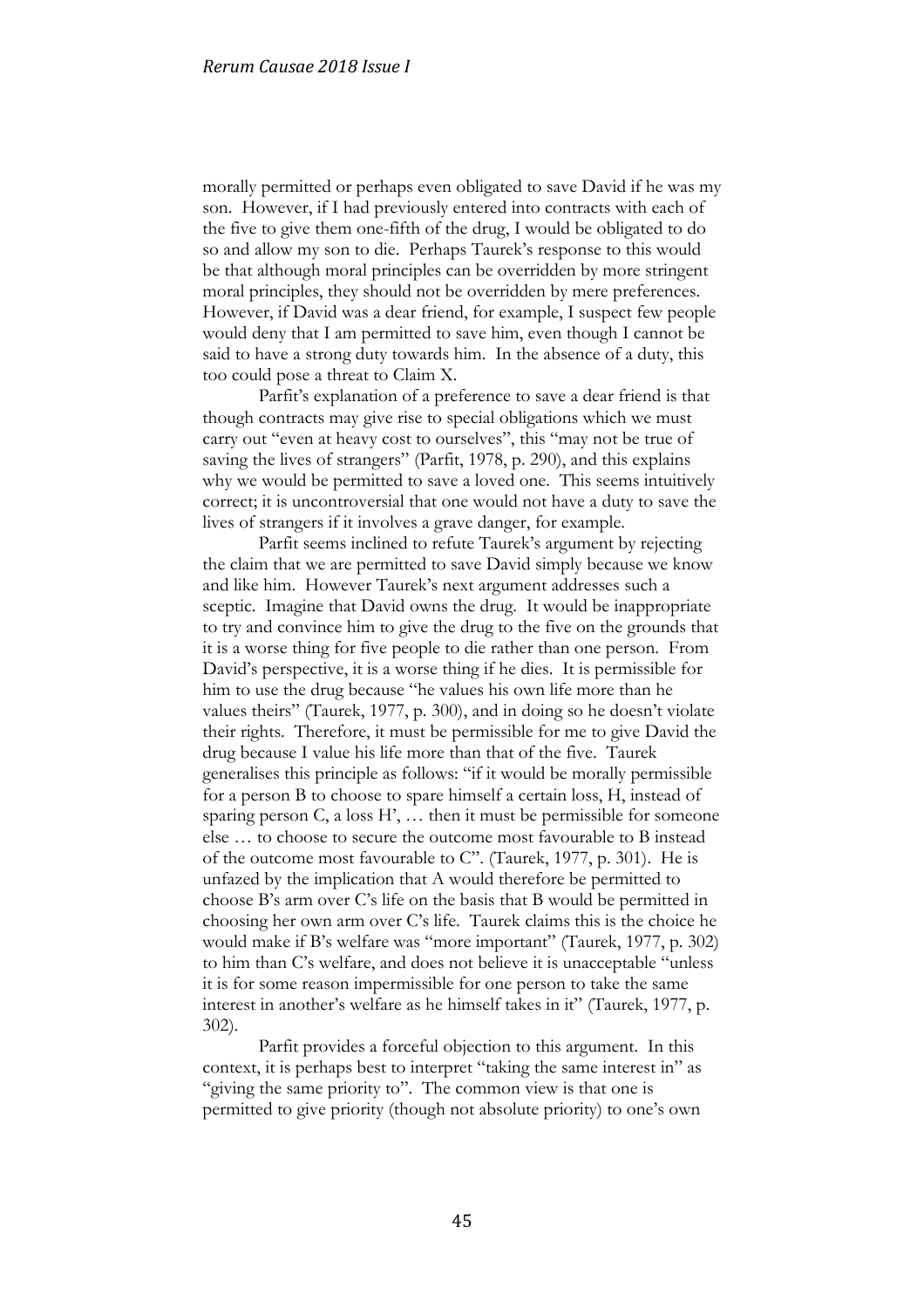welfare as well as that of certain others, such as one's children, but this priority is agent-relative. It is to my arm or my child that I give priority. By contrast, Taurek argues that I can give priority to person B over person C not because I have a special relationship with B, but because there is no reason why I cannot adopt B's point of view. Taurek says that this is what he would choose to do if he was more concerned with B's welfare, but following his argument, it would also be permissible to adopt B's point of view for a totally arbitrary reason. Parfit, on the other hand, is arguing that I may sometimes be permitted to prioritise my own welfare or my child's welfare, but the justification for this is that it is *my* welfare and *my* child.

The final argument of Taurek's that I shall consider is the "impersonal, evaluative judgement" (Taurek, 1977, p. 306), Claim Y: "it is a worse thing that these five people should die than that this one should" (Taurek, 1977, p. 303). He would need to believe this in order to be motivated to choose the five rather than the one, when all are strangers to him. He believes it would be a "moral shortcoming not to prefer what is admittedly in itself a better thing to what is in itself a worse thing" (Taurek, 1977, p. 306). We do not view David as being morally deficient for preferring the outcome where he lives and that these five people should die, and therefore, Claim Y cannot be the impersonal judgement he is looking for to explain this preference.

In my view, Taurek is overstating the relationship between Claim X and Claim Y. Consider the following parallel. Claim X': "special considerations aside, one has a duty not to steal". It is not obvious why Claim Y': "it is a worse thing to steal than not to steal" must be true for everyone. One would not think a poor man morally deficient for preferring an outcome whereby he steals and has more money, even if we would think him morally deficient for acting on it. Wanting more money is not a special consideration that would typically override a moral principle. We accept Claim X' but its truth needn't be dependent on the "worseness" of various outcomes, either intrinsically or to different people. The same is true of Claim X. Parfit's objection is along similar lines. He believes it may be possible to prefer the worse of two outcomes without being morally deficient where the better outcome poses "too great a sacrifice" (Parfit, 1978, p. 292). Taurek doesn't account for this view.

In attempting to refute Claim X, Taurek does not explicitly commit himself to an alternative view although he does say that he would be inclined to flip a coin to "best express" his "equal concern and respect" (Taurek, 1977, p.303) for each person by giving them a fifty-fifty chance of surviving. This view is compelling, and I will return to it shortly. However, although he would be inclined to do this, he is not saying that one would be obliged to do this, and nevertheless seems to endorse the view that one can choose to save either the one or the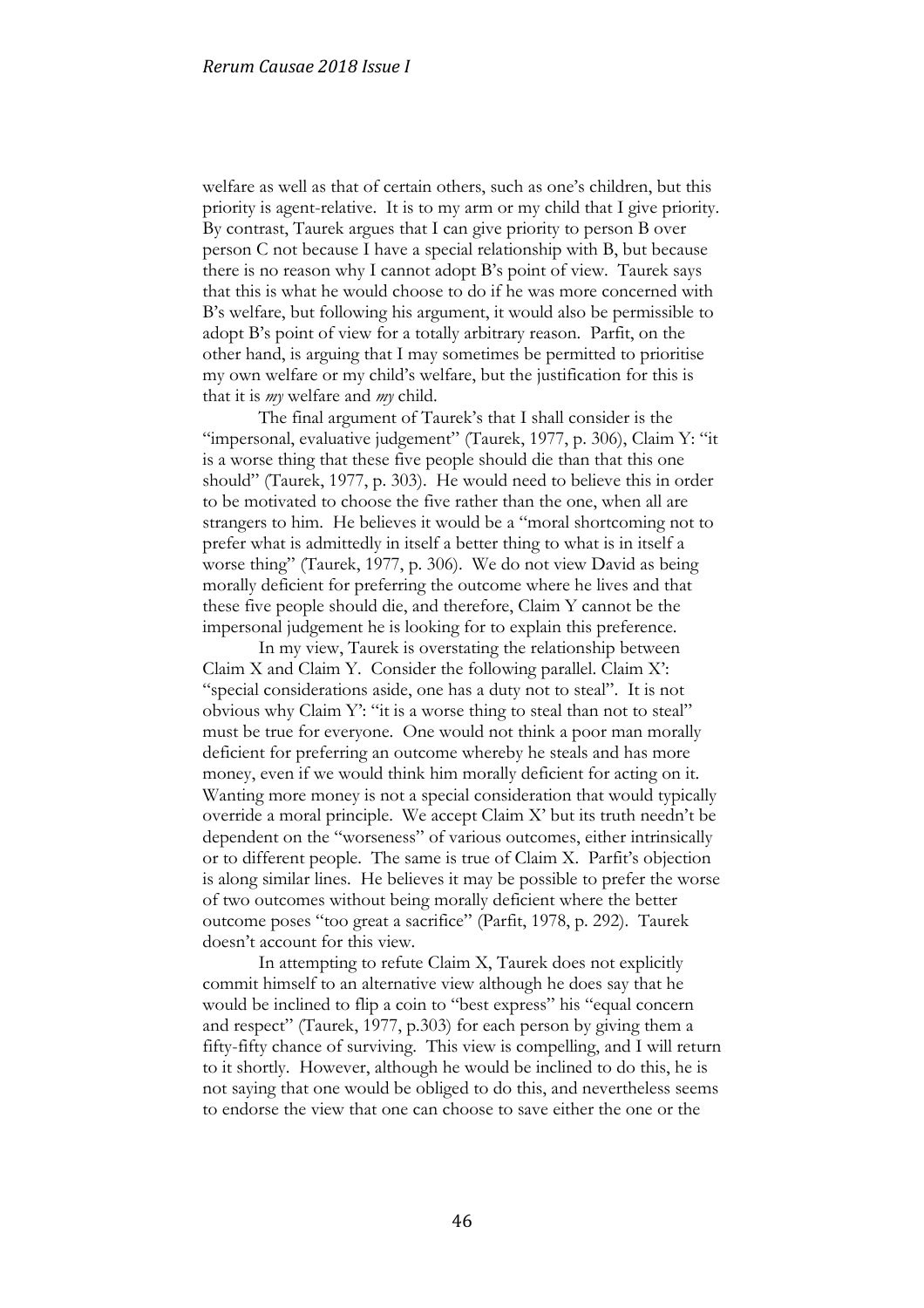five for an arbitrary reason. Further, when Taurek considers the tradeoff between A's arm and B's life, he does not outline any specific conditions to the permissibility of taking A's point of view. Therefore, I would be fully permitted to either flip a coin, or make a choice for a completely arbitrary reason, to choose A's arm over B's life, even if both were strangers to me. I feel this position is sufficiently counterintuitive so as to be rejected, particularly when we consider that it could be extrapolated further. Person A, who can swim, but is irrationally afraid of open water might be excused in choosing his or her own psychological comfort over saving the life of a drowning person. Would it therefore follow that I am permitted to save A, who is caught in open water and is very scared, but could safely swim herself to shore, over B, who will certainly drown if I do not save him? Choosing A's arm or A's psychological comfort over B's life would certainly not demonstrate "equal respect and concern" for each life.

Perhaps this view would not appear to be so counterintuitive if one also held that there is no moral duty at all to save anyone. In Taurek's original example, this would therefore indicate that one is permitted to simply throw the drug away and allow everyone to die. If that were one's moral position, perhaps the thought that you could, if you wished, choose to save A's arm over B's life would not be so absurd. But Taurek explicitly excludes the possibility of saving no one in a footnote of the article, so I will set it aside for now, and assume that it is false that if a person can spare another person significant harm at little or no cost to himself, he may nevertheless ignore them.

Although Taurek is not stating that one ought to flip a coin, he nevertheless provides a compelling argument for why he would be inclined to do this. Let us consider Claim Z as a rival position to Claim X about how one ought to behave when faced with such a situation, whereby Claim Z is as follows: "Special considerations aside, one ought to give each person an equal chance to survive". By flipping a coin and giving each individual a fifty-fifty chance of survival, Taurek questions who amongst them could complain that he has done wrong.

In explaining this, Taurek states that he is most concerned with "the loss to" rather than "the loss of" these people (Taurek, 1977, p. 307). No one person would suffer a loss five-times greater than any other person. Taurek denies that people have a "certain objective value" (Taurek, 1977, p. 307), however I disagree. Taurek emphasises that his concern for the loss of A's arm for instance, is rooted in empathy because he himself would be concerned with the loss of his own arm. But assume that our stream of consciousness ends with our life. All six people are concerned with their impending loss of life, but once they die, it is not possible for them to be concerned with the loss of life itself. Even if one takes a different view of death we would not be able to predict this feeling with any certainty. Admittedly, this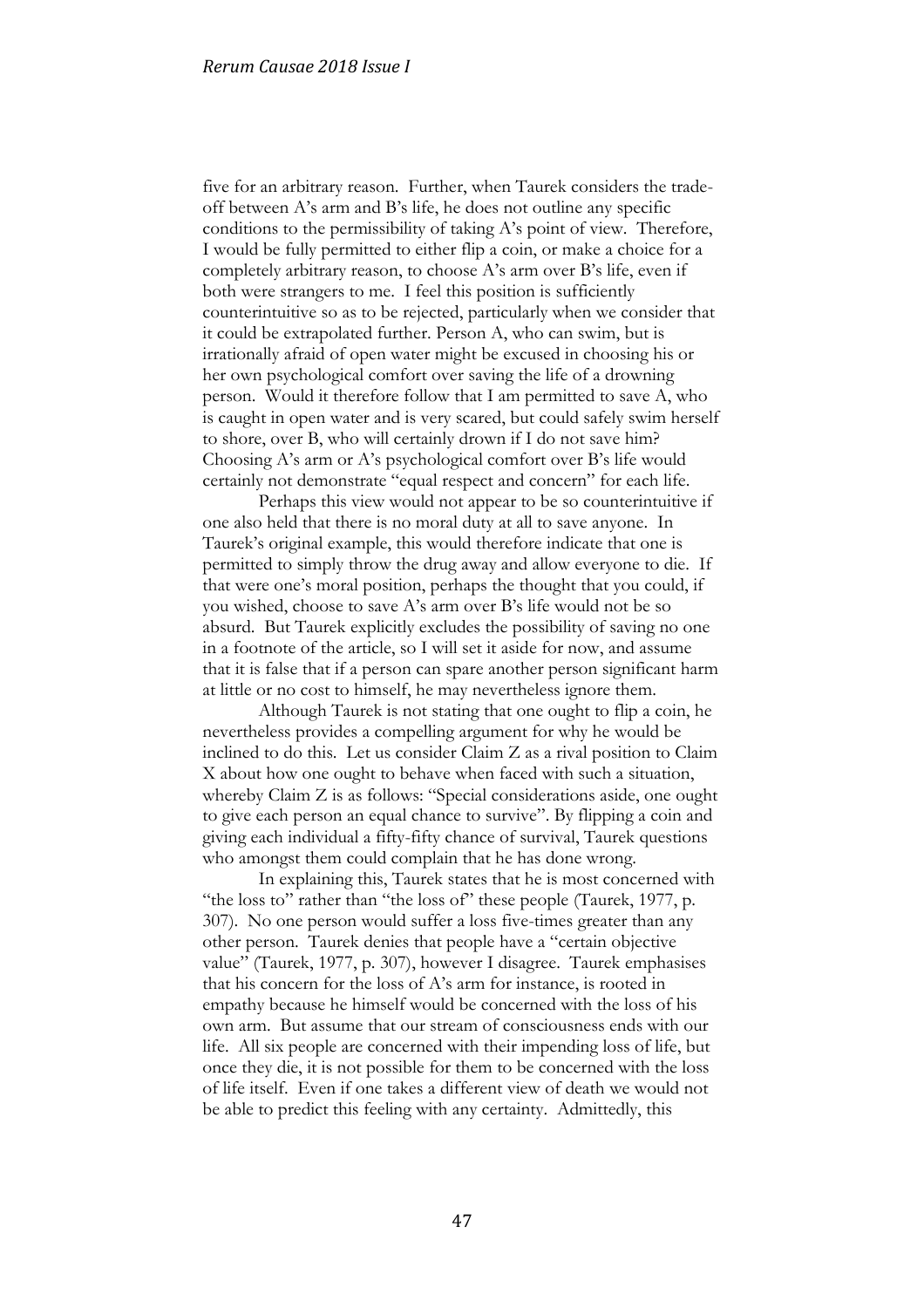position is contingent on a controversial view of death, but there does seem to be something strange about Taurek empathising with a dead person about the loss of their life. In my view, from an impersonal perspective, the one I would adopt towards six strangers, the loss of their life matters to be not because it matters to them only, but because each human life has intrinsic value.

Nevertheless, it does not follow that we are permitted to say it is five times worse if five people were to die than one person, and Taurek's explanation of his desire to flip a coin is actually quite compelling – it is true that flipping a coin gives everyone an equal chance of survival, and for each individual person, it intuitively does seem to be the fairest way to make such a decision. However, if we were to accept Claim Z, it would still be true that I am permitted to override this principle and save David because I know and like him. If saving David is a valid special consideration for Claim Z, it should permissibly be a valid special consideration for Claim X.

In summary, the permissibility of saving David simply because I know and like him threatens Claim X, but it would also threaten Claim Z or any other feasible approach we might have to tackle conflict cases of saving different groups. I have not, in detail, discussed positive reasons for accepting either of these views in this essay. However, Taurek's justification of why we may save one rather than five, because the one would himself be morally permitted to choose his own life over the life of five strangers, leads to very counterintuitive results. This creates a deadlock, and to move forward, our options would be to either deny that I am permitted to save David simply because I know and like him, deny that there is a moral duty to save anyone even if it is at little cost to ourselves or find a different way of justifying why it is permissible to save either the one or the five.

Perhaps there are simply no positive moral duties in such a scenario, but only negative moral duties – that it is not permissible to base our decision of who to save on race or sex, for example. Though Taurek does not appear to attach any conditions to adopting B's point of view when he chooses B's arm over C's life, I suspect he would agree that adopting B's point of view for a reason that is itself immoral, such as racism, would render the act immoral. It would be interesting to further investigate his views on this however. For instance, would I be permitted to save B's arm over C's life because B reminds me of a deceased relative? There is nothing immoral about this preference and yet it seems curious that our moral decision-making can legitimately be shaped by such a consideration, and not by considerations of race or sex. These considerations do not threaten Taurek's position but highlight certain issues that such a view would need to account for.

To conclude, though I do not believe that Taurek offers a successful alternative position to Claim X, he leaves a great many